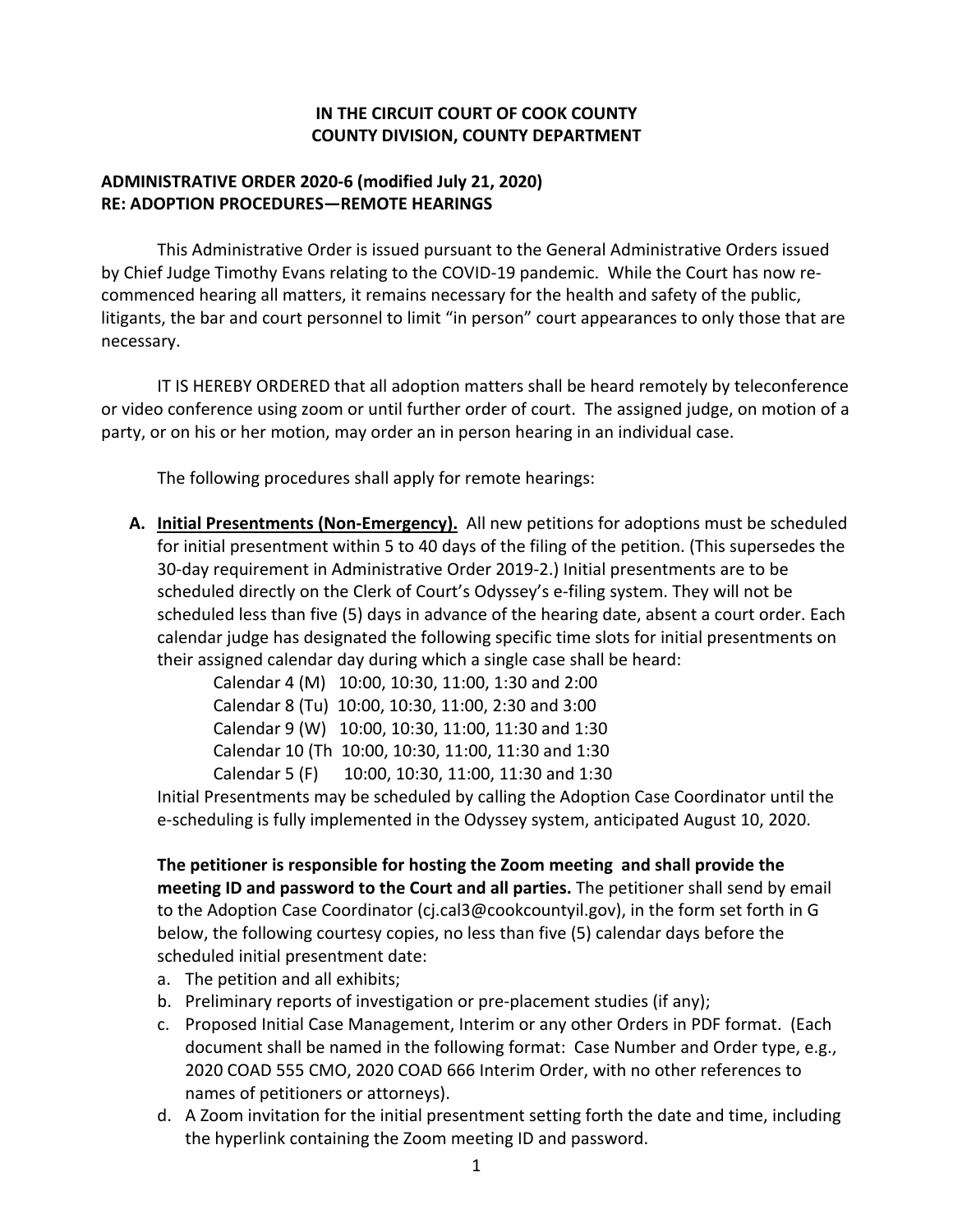**B. Emergency Matters.** Petitioners requesting that an initial presentment be heard "off call" shall file a motion setting forth the reasons for hearing the matter on an emergency basis. A courtesy copy of the filed Emergency Motion shall be emailed to the Adoption Case Coordinator, along with a draft order, in a separate PDF, granting or denying the motion. (The proposed order shall be named in the following format: Case Number and Order type, e.g., 2020 COAD 666 Off Call Order) The Adoption Case Coordinator will forward the Emergency Motion to the Presiding Judge of the County Division or her designee, who will determine whether to grant or deny the Motion with or without hearing.

Petitioners who seek to have matters set for initial presentment on a date and time not available from the Clerk, e.g., --less than five (5) days in advance of the proposed date, or, on a date when all available time slots are filled--shall file a motion seeking leave, setting forth the reasons that a hearing must be held before the next available date. A courtesy copy of the motion shall be emailed to the Adoption Case Coordinator, along a draft order granting or denying the motion in the form set forth in E below. The Adoption Case Coordinator will forward the Motion to the assigned calendar judge, who will determine whether to grant or deny the Motion with or without hearing.

## **C. Motions (Non-Emergency) and Case Management Hearings.**

Motions will be scheduled to be heard remotely via zoom at 9:30 a.m. each calendar day. All notices of motion shall designate the following Zoom Meeting ID, Password and call in number: **Meeting ID: 944-2073-8162, Password: 632713** and call in number: 312-626- 6799

Upon filing of Motion, a courtesy copy of the filed Notice of Motion and Motion shall be emailed to the Adoption Case Coordinator, or directly to the Adoption Judge , if expressly requested, along with a proposed order, in a separate PDF attachment, as set forth in G below. The email should also state whether the parties request a hearing on the Motion. The Adoption Case Coordinator will forward the Motion to the assigned calendar judge. For those matters for which a hearing is not requested, the assigned judge will determine whether a hearing is necessary and will notify the Adoption Case Coordinator whether and by what means a hearing will be held. The Adoption Case Coordinator will notify the Petitioner whether an appearance at a hearing is required.

All subsequent case management hearings will be heard remotely at 9:30 a.m. on each calendar day under the same **Zoom Meeting ID: 944-2073-8162, Password: 632713** and call in number :312-626-6799.

- **D. Routine Motions.** Routine Motions will continue to be scheduled at 8:45 a.m. and, absent objection or notice from the Court, will be entered without hearing.
- **E. Entry of Judgments.** One week before the scheduled date for entry of judgment set forth in the Case Management Order, the petitioner shall email the Adoption Case Coordinator and advise whether the matter is ready for judgment or requires a subsequent case management order. Attached to this email shall be either the Proposed Final Judgment